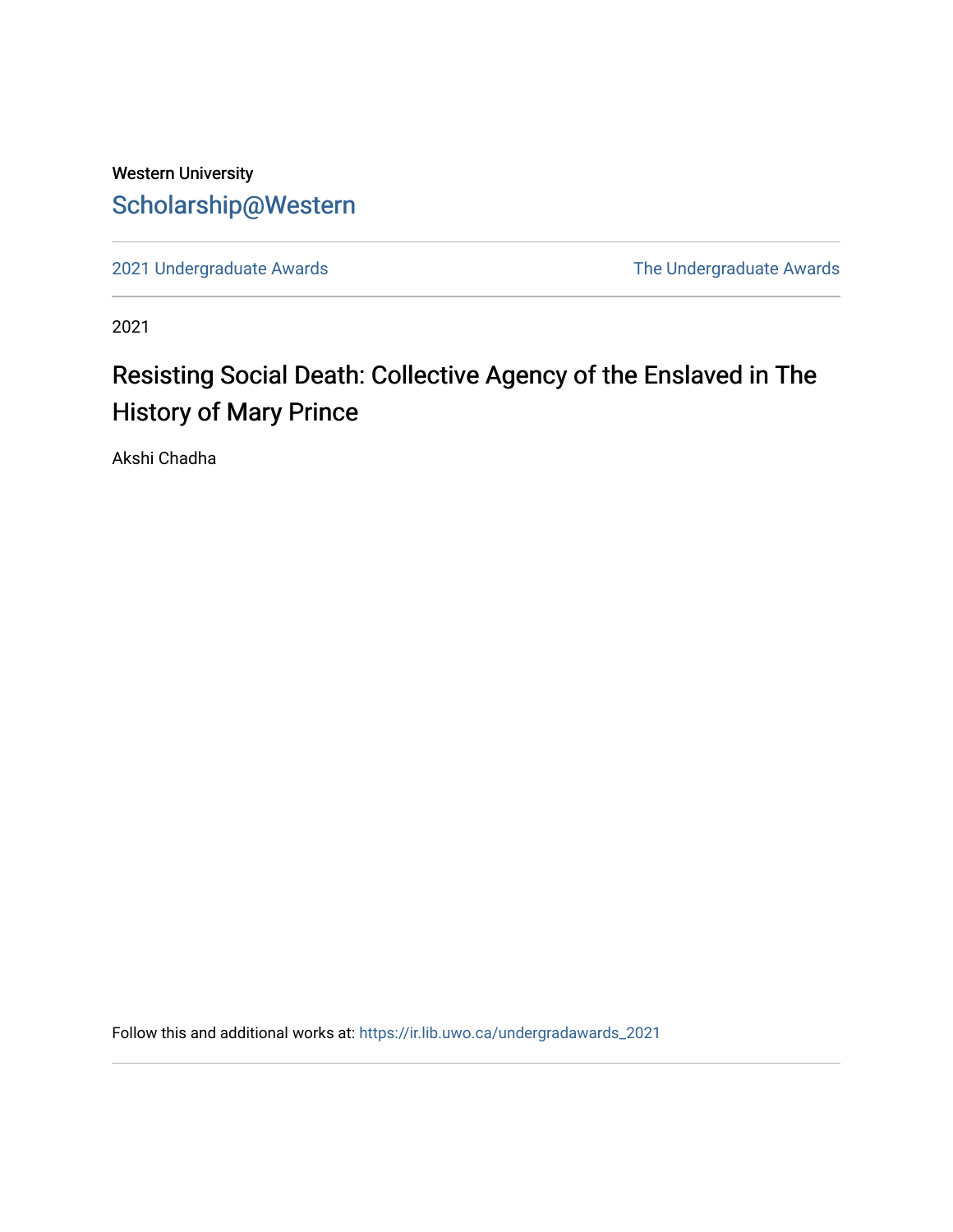Resisting Social Death: Collective Agency of the Enslaved in *The History of Mary Prince*

Published in 1831, when the struggle for slave emancipation was at its peak, Mary Prince's *The History of Mary Prince* became a significant body of work within the Black Atlantic literature. This paper investigates how Prince's memoir exemplifies and resists the phenomenon of social death within enslavement. Social death was the outcome of the natal alienation suffered by the enslaved wherein they were prevented from making claims of birth and personhood or forging social relationships among themselves. Such estrangement from society perpetrated by the enslavers often meant legal, social, and physical death for millions of people of African descent. However, in some ways, considering social death to be the irrefutable result of enslavement inadvertently deemphasizes the resistance efforts of the enslaved and undermines their inherent agency by essentially accepting this reduced state of being that is imposed by white colonists. Through close reading and analysis, this paper argues that while the experience of enslavement was steeped in the impositions of social death, Prince's memoir is able to create a socio-political space to establish a collective voice that resists such impositions and attempts to recuperate lost culture and community. Prince exhibits a sense of personal responsibility in documenting the sufferings of other enslaved people while narrating her own estrangement and alienation. While the social circumstances of enslavement compel such a mobilization of testimonies to produce a rebellious collective voice, Prince's vehement indictment of slavery and her accommodation of marginalized voices also transforms the memoir into a community autoethnography. Thus, the memoir functions on two levels as it allows Prince to actualize a community within the text itself, even if said community is denied within the enslaver's society, and challenges colonial discourses on slavery by reclaiming narratives and resisting the pervasive forces of social death.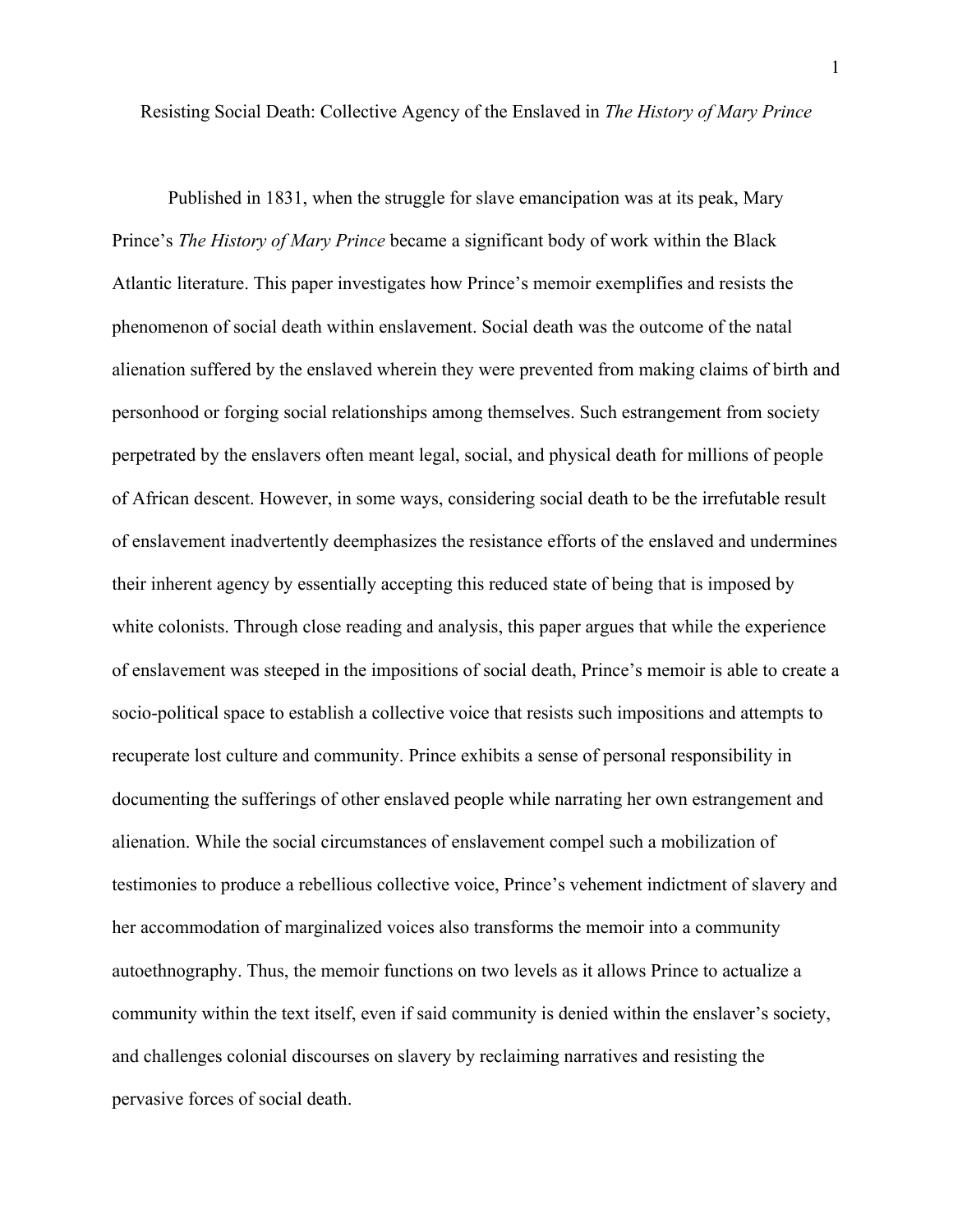In 1831, Mary Prince became the first Black woman to publish her memoir, *The History of Mary Prince*, in England. Recognized as a significant contribution to the canon of the late eighteenth-century and early nineteenth-century Black writing, the *History* is unique as it not only provides a glimpse into Prince's life in enslavement but also the lives of people she encountered which might have remained obscured by a brutal history if not for her text. Born into enslavement, Prince narrates traumatizing fragments of her continuous displacement up to the time when she leaves for England with her enslavers in hopes of gaining her freedom. Upon her enslavers' refusal to emancipate her, Prince finds herself unable to return to Antigua and live with her husband and thus narrates *The History of Mary Prince* as an exile. In this essay, I investigate how Prince's memoir evinces the ways in which enslavement effects what Black sociologist Orlando Patterson terms as social death. Within slavery, while significant cultural distortion was inherent in being severed from one's home country, enslavers also imposed various forms of internal isolation to maintain a structure of dependency that prevented the enslaved from forming self-empowering social relations and such debilitation marked the social death of the enslaved. This essay argues that Prince counters such pervasive forces of social death by synthesizing a collective voice in her text that recognizes and uplifts obscured narratives by reuniting the voices of other enslaved people. Prince articulates this sense of solidarity first by voicing the struggle for both physical and figurative social space for Black people and second by including the lived experiences of others in her memoir. My intention is to emphasize a social identity in the text that takes shape around ideas of solidarity, inclusivity, resilience, and resistance, *against* any semblance of a racialized identity and estrangement imposed by the enslavers. This essay thus establishes that within the incapacitating structure of enslavement, which thrives on isolating Black people to further debase them and prevent them from mobilizing, the individual voicing the collective is able to share agency with those who are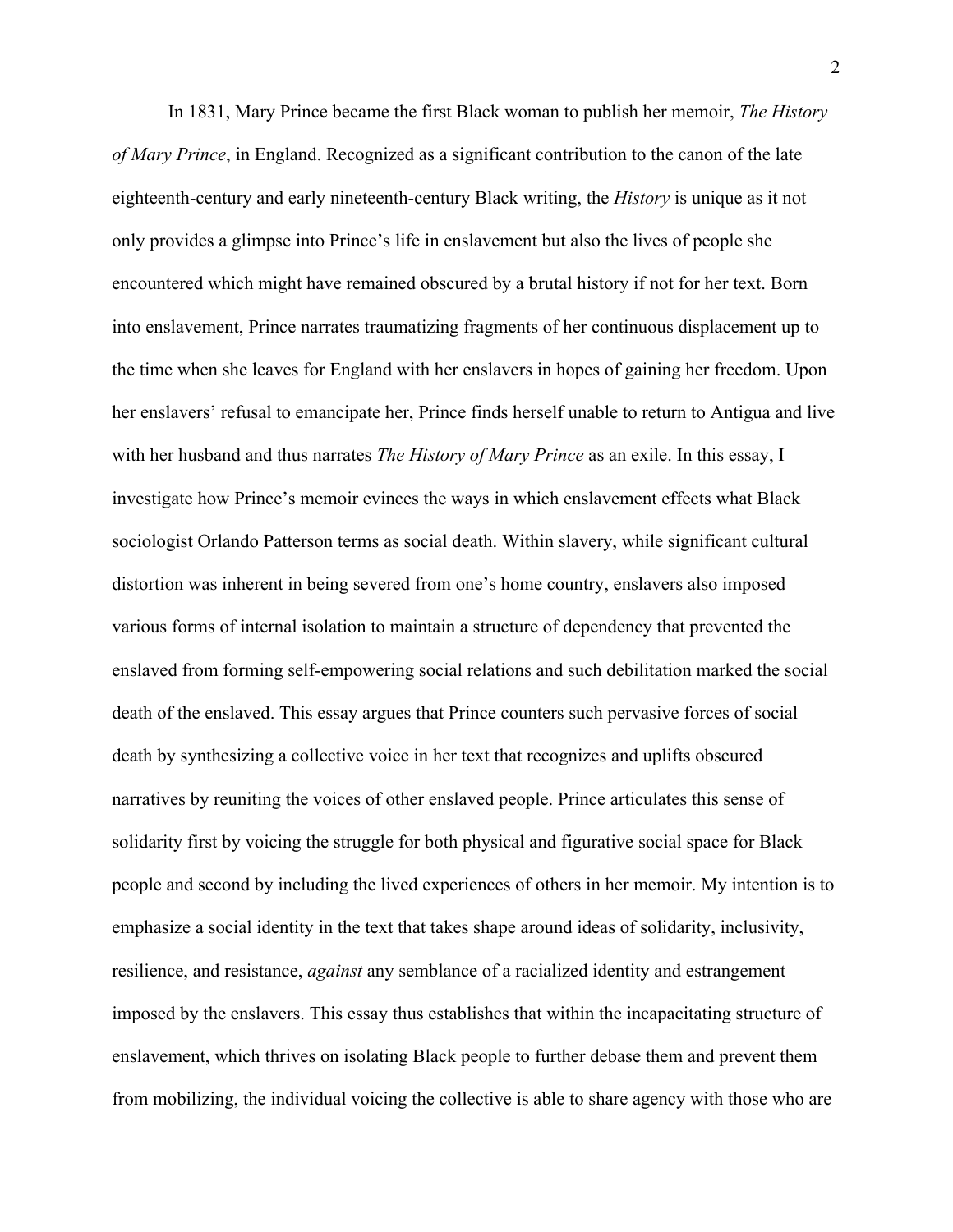unable to narrate their own experiences which, in turn, shapes within the text itself the inclusionary, self-empowering space that has been denied to enslaved individuals.

In his book, *Slavery and Social Death*, Orlando Patterson notes that the "natal alienation" intrinsic to enslavement, that is, the "incapacity to make any claims of birth or to pass on such claims, is considered a natural injustice among all peoples," and thus millions of people of African descent who were obliged to suffer such natal alienation had to be regarded as somehow socially dead (8). According to Patterson, "it was the slave's isolation, his strangeness, that made him valuable to the [enslaver]" (38). This process of desocialization and "othering" enabled enslavers to perpetuate an abusive structure of dependency wherein the enslaved were coerced into racialized identities and could only be recognized in subjection to their enslaver, inhibiting the scope of distinct personal lives. Patterson elaborates: "institutionalized marginality, the liminal state of social death, was the ultimate cultural outcome of the loss of natality as well as honour and power. It was in this too that the [enslaver's] authority rested" (46). The idea of social death explains the ways in which enslavement effected the erasure of social bonds and relationships among the enslaved by essentially delegitimizing such bonds. According to Black historian Vincent Brown, Patterson distills a "transhistorical characterization of slavery" in which enslavers "annihilated people socially by first extracting them from meaningful relationships that defined personal status and belonging, communal memory, and collective aspiration" and then incorporating these "socially dead persons" into the enslaver's oppressive society (Brown 1233). In this way, the idea of social death as a means of control became central to the racialization of enslaved Black people, threatening the erasure of their community and culture.

*The History of Mary Prince* very much attests to the phenomenon of social death within enslavement. In the memoir, Prince details at length how the enslaved are stripped of their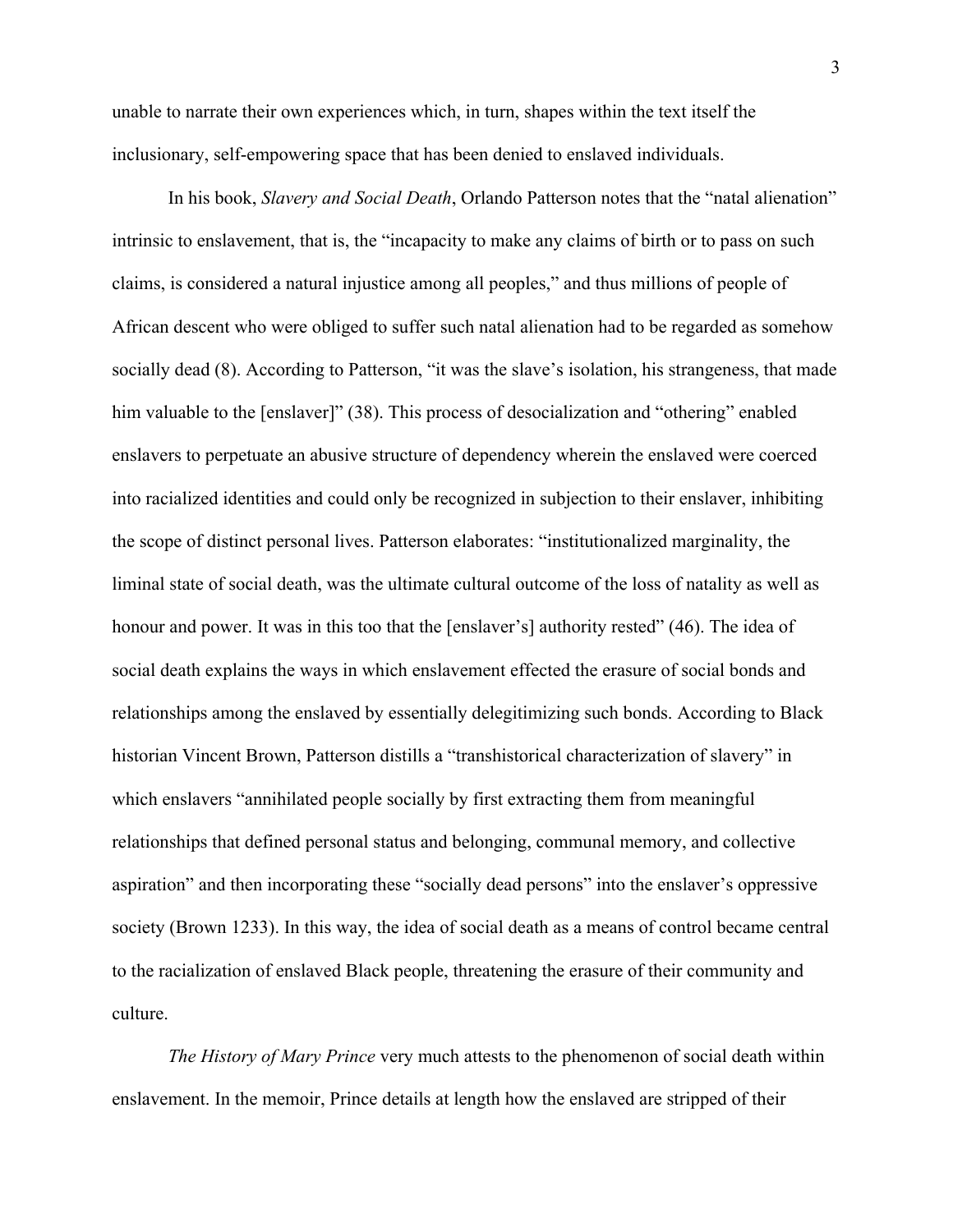cultural identities, severed from their families and friends, and actively prevented from forming social relations. Instances of separation and displacement appear within the first few pages of Prince's narrative as she recounts the early experience of being sold by her family's enslaver. Prince relays mourning and dejection in the scene, saying: "The great God above alone knows the thoughts of the poor slave's heart, and the bitter pains which follow such separations as these. All that we love taken away from us—Oh, it is sad, sad!" (10). Through the phrase a "poor slave's heart," Prince establishes the grief of separation and isolation as inherent to slavery. She conveys how enslavement not only strips away individual autonomy but also irretrievably severs relationships, exposing political motives of social death. Prince also draws attention to her mother in this scene, who is perhaps more acquainted with the atrocities that are to follow after her children are separated and sold off. Putting her children in the new osnaburgs in which her they are to be sold, Prince's mother says: "I am *shrouding* my poor children; what a task for a mother...I am going to carry my little chickens to market...take your last look of them; maybe you will see them no more" (10). The statement conjures images of "shrouding" a corpse to prepare a dead body for burial, perhaps a sign of submission to the social death normalized within slavery. The notion is reinforced through the animal imagery of 'chickens being carried to the market,' symbolizing impending sale and slaughter. While Prince was enslaved upon being born, the family had managed to endure the injustices of enslavement together until this point. Prince echoes this sentiment as her sisters are separated from her: "I then saw my sisters led forth and sold to different owners; so that we had not the sad satisfaction of being partners in bondage" (12). The phrase "sad satisfaction" alludes to a complex respite provided by familial and social support within a debilitating structure. Prince ends the scene by saying: "It was a sad parting; one went one way, one another, and our poor mammy went home with nothing" (12). It becomes apparent hereafter in the narrative that leaving the enslaved with "nothing" is strategic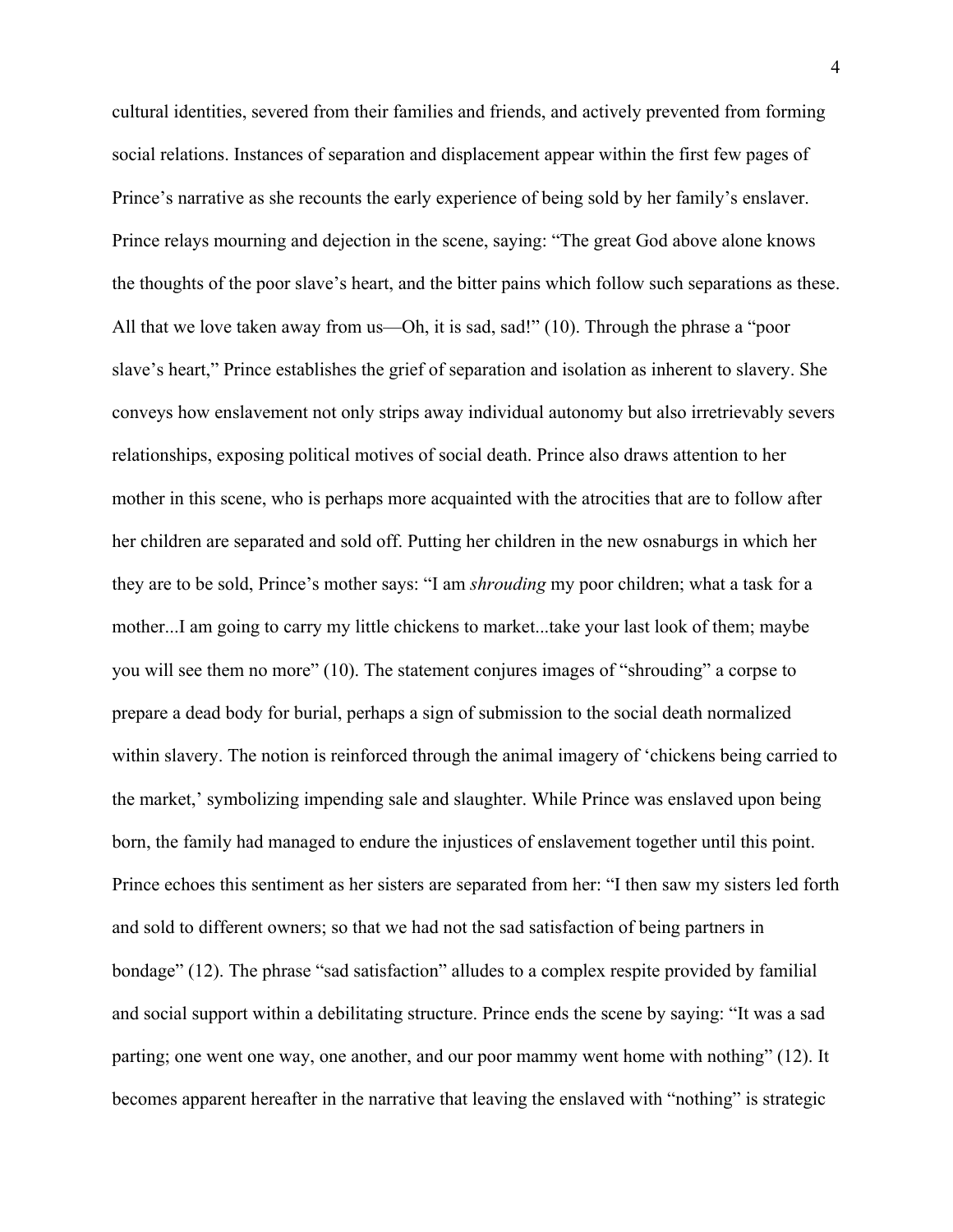isolation effected by white enslavers, meant to perpetuate enslavement through the absolute debilitation of the enslaved.

As the memoir progresses, the struggle for 'society' is embodied by Black people's struggle for social space. After leaving Turk's Island, Prince relays how some enslaved people had previously built "a place with boughs and leaves, where they might meet for prayers, but the white people pulled it down twice, and would not allow them even a shed for prayers" (23). Denial of an inclusive space, where Black people might reconstitute and reprise lost society and culture is significant. As the institution of slavery rests on erasure and social death, the denial of access to society is meant to isolate Black people to the point of self-negation. With such loss of personhood, the enslaved potentially cannot help but identify with their racialization and enslavement and might begin to view themselves as socially dead as well. Disenfranchising enslaved Africans by divorcing them from each other, in this context then, arises from a systemic strategy to prevent any mobilization or rebellion. By detailing such instances, Prince negates any economic or moral justification for enslavement. Her testimony exposes how colonists recognized that slavery was unlawful and that this state of oppression could only be maintained by inflicting cultural and social death. To make sure the enslaved person remained tethered to an institution that existed through 'othering' them, white colonists first racialized enslaved people to make sure they could not identify with the enslavers who assumed power and then denied enslaved people the right to form helpful relationships among themselves to ensure submission through physical, mental, and emotional estrangement from society.

While Prince's memoir evinces the ways in which social death is perpetrated and embodied within enslavement, the idea of social death is only a "distillation" from Patterson's work— "it is a theoretical abstraction that is meant not to describe the lived experiences of the enslaved so much as to reduce them to a least common denominator that could reveal the essence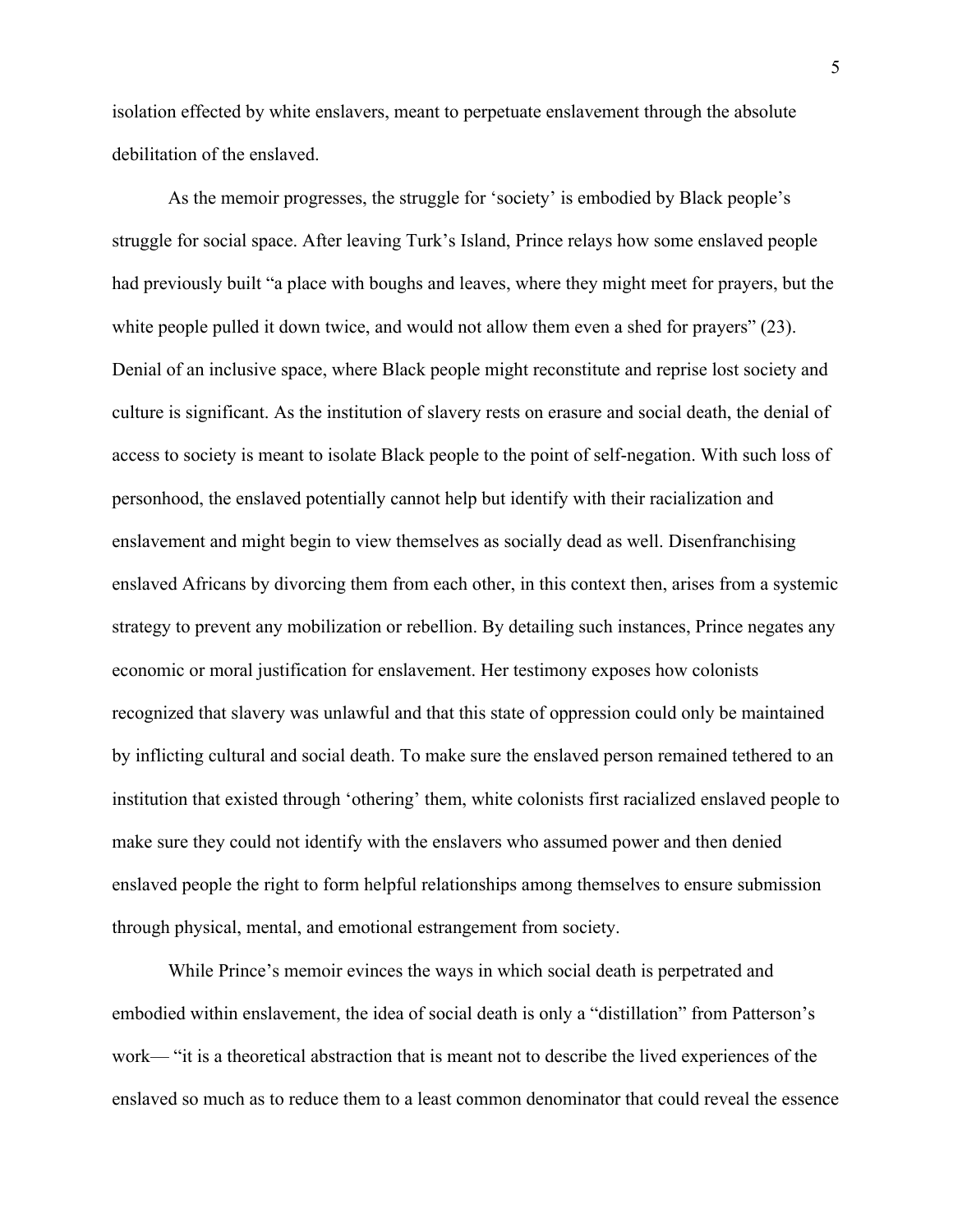of slavery" (Brown 1233). Social death might accurately explain the psychology of the enslaver, but not the enslaved. In a way, to see social death as the inescapable verdict of slavery inadvertently deemphasizes the agency of the enslaved and reduces them to the same racialized identities which they are found resisting. In hopes of tracing the struggles and resistance of the enslaved, Brown contends that rather than "pathologizing slaves by allowing the condition of social death to stand for the experience of life in slavery" it might be more helpful to focus on the efforts of the enslaved to forge communities and meaningful relationships despite the inflicted isolation and decreed social death (1236). Brown asks: What if we treated agency, not as a thing to be "discovered" or prescribed by historians and authorities but rather as "an aspect of existence to be assumed" even under the barest of conditions (1246)? In doing so, Brown views "social death as a productive peril"—a view that causes a shift in perspective, "from seeing slavery as a condition to viewing enslavement as a predicament, in which enslaved Africans and their descendants never ceased to pursue a politics of belonging, mourning, accounting, and regeneration" (1248). Such a view is not only a symbolic gesture to amplify resistance efforts ubiquitous in slave narratives but also a means of subversion. The emphasis here shifts from the racialization and social death enforced by the enslaver to the enslaved person's sense of self and community where they do not view themselves from the enslaver's perspective, that is, they do not consider themselves socially dead but rather continuously resist such an assault on their personhood.

Taking up Brown's view of social death as the peril against which political rebellion takes effect highlights ideas of communal resistance in Prince's memoir as she exhibits a sense of personal responsibility in giving other Black people a space in her memoir. Prince's *History* not only gives physical and metaphorical space to individuals who have been estranged and tortured within enslavement, but it also forges a self-empowering sense of community within the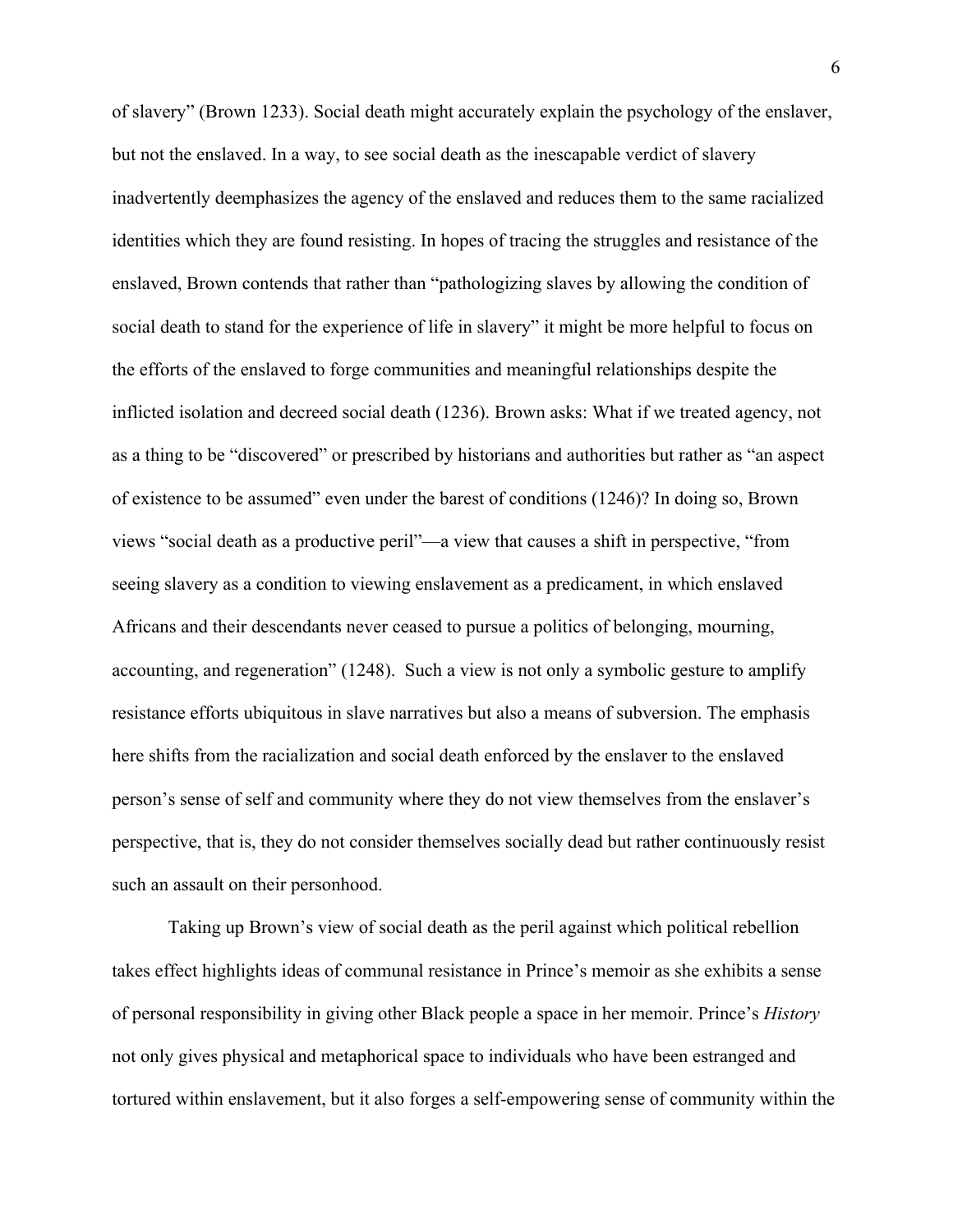text itself, even if the said community is not allowed to exist and thrive within the enslaver's society. In her book *Black Cosmopolitanism*, Iffeoma Kiddoe Nwankwo sees Prince's text as projecting a collective consciousness wherein Prince "speaks often of herself and her fellow slaves as a collective whose members share the same emotions, experiences, and dreams" (164). Nwankwo notes that in various instances Prince employs first-person plural and "details at length how "we" worked, what "we" did, what "we" were given to eat and all that "we" experienced" (165). Prince thus clearly embraces "both the idea of a [B]lack community and the need for the members consciously to manifest and act on that notion of community" (166). For instance, Prince details various occurrences where she witnessed enslaved people die owing to the physical and emotional torture inflicted by the enslavers. Once she talks about how her enslaver's son, Dickey, abuses an old woman with a disability by "beating her severely" and flinging her among "prickly-pear bushes" with venomous thorns, causing her death (22). Prince relays why she feels it is important for her to note this excruciating instance, saying: "In telling my own sorrows, I cannot pass by those of my fellow-slaves—for when I think of my own griefs, I remember theirs" (22). Her statement conveys a sense of responsibility to aim her advocacy not only towards herself but also to make space and acquire justice for those who could not survive the institution. Viewing "social condition as a bond" itself, Prince thus establishes an affinity with all Black people whom she might have encountered and witnessed being tortured in similar ways, a gesture which gives rise to a potent collective voice within her text (Nwankwo 164).

It is important to emphasize that while this affinity is based on shared "griefs" and lived experiences, it connotes a collective voice that is meant to counter oppressive racial categorizations. The social death of the enslaved is meant to ensure that they succumb to the racialized identities defined and controlled by the enslavers. However, the way Prince articulates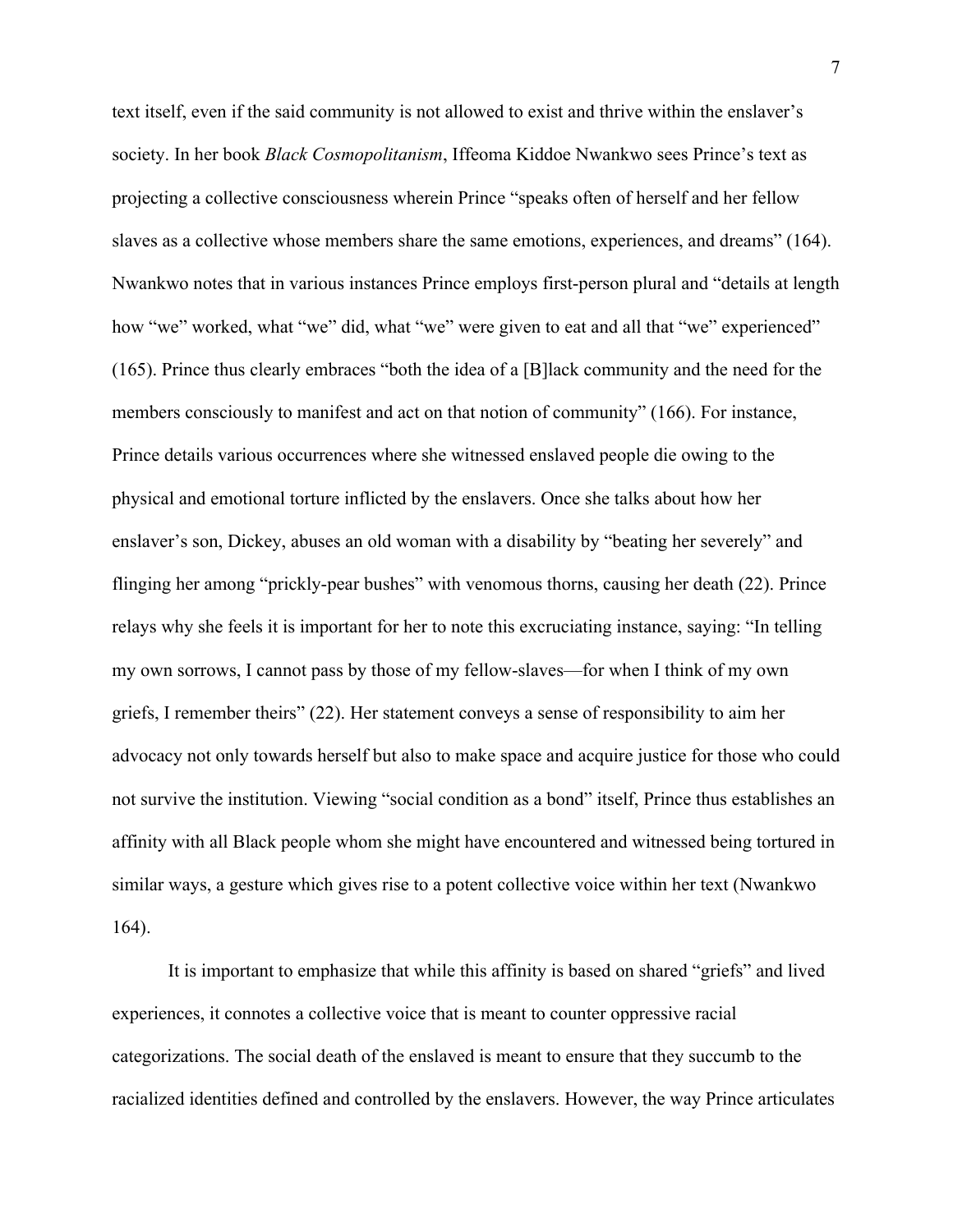solidarity in her text not only transcends the requirement of any authorization from enslavers but also rejects the very institutions that coerce Black people into internalizing a racialized identity. The term "slave" in the memoir is always accompanied by the testimony of the abysmal lived experiences wrought by that imposed term. Consequently, the term "fellow-slaves" when employed by Prince self-referentially—where the self also represents the collective—allows enslaved voices to mobilize and reclaim the racialized term only to dismantle it by voicing the legal, social, and physical death that defines the term. By providing space to individuals who are unable to tell their stories or those who have succumbed to enslavement, Prince extends to these individuals the agency inherent in externalizing her story about the horrors of enslavement, however mediated or limited this agency might be. It remains a significant gesture of solidarity that negates the deliberate divisive efforts of white colonists while creating a social space for reuniting Black voices. Together, these voices are able to solidify the abolitionist and anti-racist sentiments of the text by exposing the realities of enslavement concealed or glossed over by imperialists to preserve the institution.

Jennifer L. Morgan notes that because enslaved people's lives existed inside the marketplace, whenever they "claimed the prerogatives of private life, those claims were necessarily rendered as sites of conflict and therefore deeply political...because they fundamentally disrupted the distinct oppositional spaces of commerce and family on which whiteness was coming to rest" (233). As Prince speaks of her marignalization and alienation from the position of both a victim and a witness, her *History* gradually becomes a socio-political space that mobilizes enslaved voices to effect solidarity and kinship while challenging colonial perspectives on slavery by actualizing the lives that are so easily obscured under the impositions of social death. Nwankwo suggests that *The History of Mary Prince* is an "autoethnography of a community" and in that sense, the collective consciousness in Prince's text is not only a gesture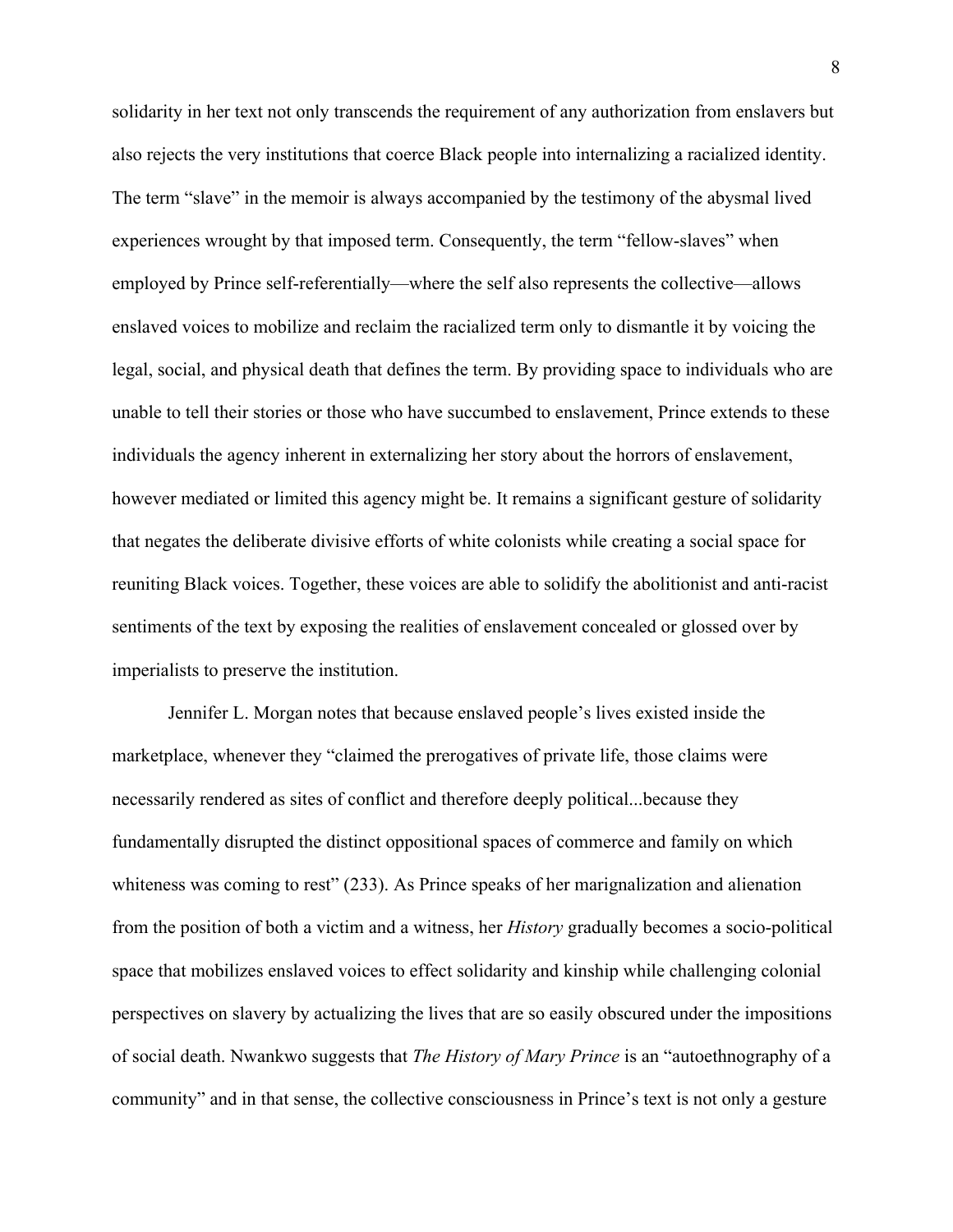of reclamation, but also a refutation of misconceptions surrounding the horrors of enslavement. Traditional ethnographic texts tend to centre the views of white Europeans on other communities, thereby contributing to a hegemony wherein a dominant group has the power to alienate and control the perception surrounding said communities. In relation, community autoethnography is "a text produced by the "othered" both to tell the story of the community and to talk back to the dominant discourse on the group" (Nwankwo 167). In this way, as Prince convenes the various lives affected by slavery within her text to forge a communal space and a collective voice, the voices she preserves and amplifies also help establish the text as a community autoethnography meant to counter racialization and social death. Prince repeatedly notes that she *knows* what slaves experience and in that sense her entire account of suffering whether her own or someone else's—is an indictment of the inhumane institution of slavery which continued on during her time partly under the guise of amelioration. Thus, as she reclaims the right to private life and community by conjoining enslaved lives within her memoir, Prince also simultaneously indicates that these rights and privileges, considered a natural aspect of existence, have *indeed* been denied to the enslaved—that enslavement is nothing but social massacre, neither enhanced nor justified by claims of amelioration.

The pursuit of social spaces and recognition remains a persistent political theme in Prince's memoir. She relates how once at Date Hill she is invited by a fellow enslaved Black woman to join her and her husband at a Methodist meeting. Prince recounts how there she found "the first prayers she ever understood," alluding to a burgeoning sense of belongingness (28). Prince also details how her friend's husband, Henry, confesses that he treats "slaves cruelly" because he is "compelled" by his enslaver to do so and asks for forgiveness from God and the group of Black people present (28). Although the anecdote is brief, Prince's focus on Henry's confession not only amplifies his personal story but also signifies the importance of having a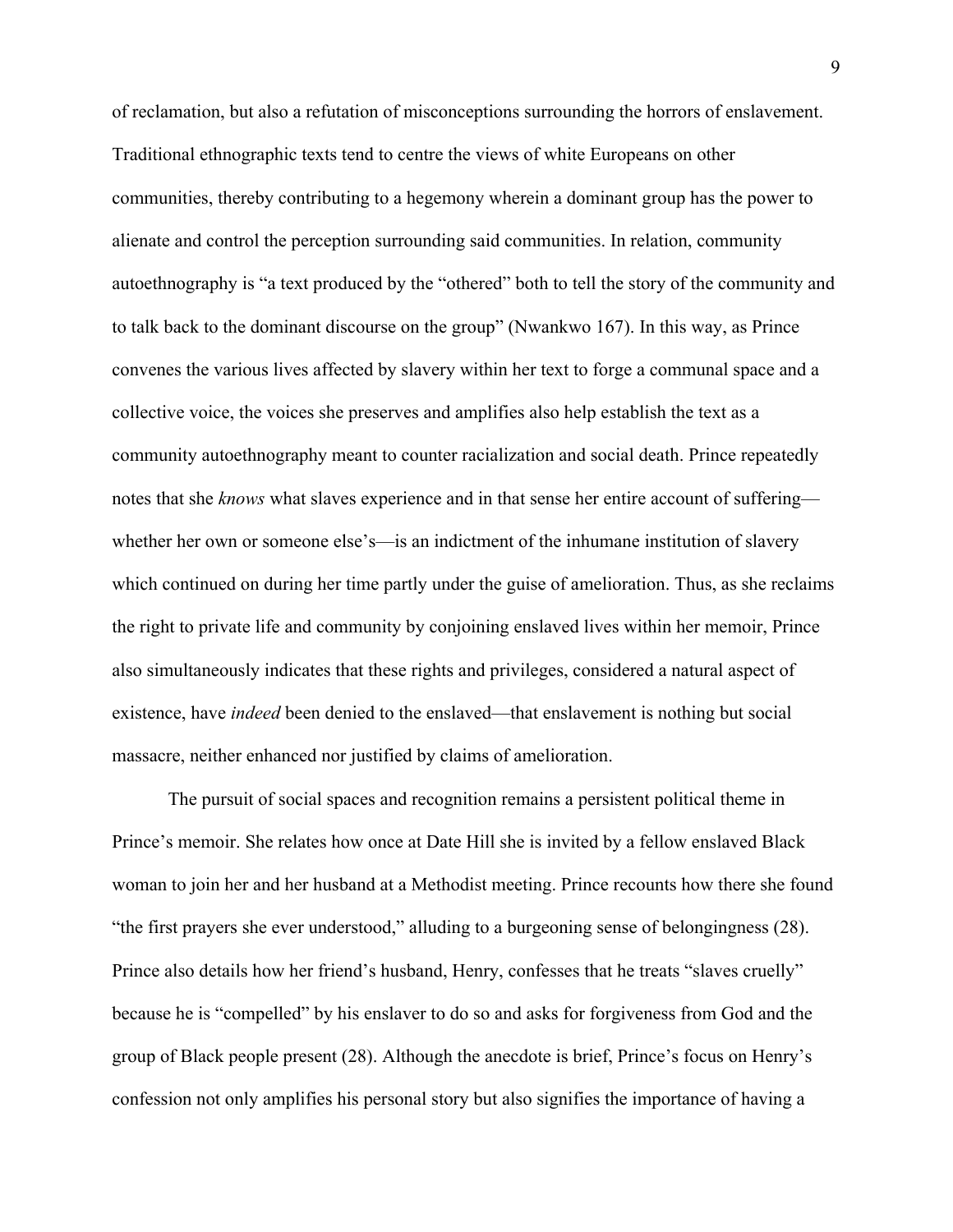community that understands one's lived experiences, especially within the isolating structure of slavery. Patterson notes that because the enslaved people's kin relationships were deemed illegitimate, they were all the more cherished— "because [they were] considered degraded, [they were] all the more infused with the yearning for dignity...because of [their] formal isolation and liminality, [they were] acutely sensitive to the realities of community" (337). Henry's confession also further evinces how enslavers effected separation among enslaved Black people—often compelling them to torture one another in addition to the torture already inflicted by the enslavers. While Prince does not comment on the confession, it causes her to contemplate her own sins and ask God for forgiveness, potentially suggesting that the "sins" she is referring to might be similar. As Vincent Brown notes, the activities of the enslaved can be more easily understood "as having been compelled by the very conditions that [they] have been described as resisting. This would imply a politics of survival, existential struggle transcending resistance against enslavement" (1246). To narrate the extremes that one is coerced into for survival within slavery is perhaps a gesture to absolve fellow Black people of survivor's guilt while indicting the coercive institution itself that thrives on torture and division and limits any constructive social identities or relations among Black people. In this way, Prince again exemplifies the collective voice within her *History* by recognizing these obscured narratives that expose the varied realities of enslavement, allowing the memoir to unite these estranged voices while serving as the autoethnography of an unrecognized and victimized community.

The most significant social tie that Prince is able to form whilst enslaved is through her marriage with Daniel James. Prince meets James, a self-emancipated Black man, shortly after she starts attending the Moravian Church. A while after their meeting, Prince and James join in marriage in Moravian Chapel as they could not be married in an English Church for English marriage "is not allowed to slaves" (30). The mention of the marriage law here is significant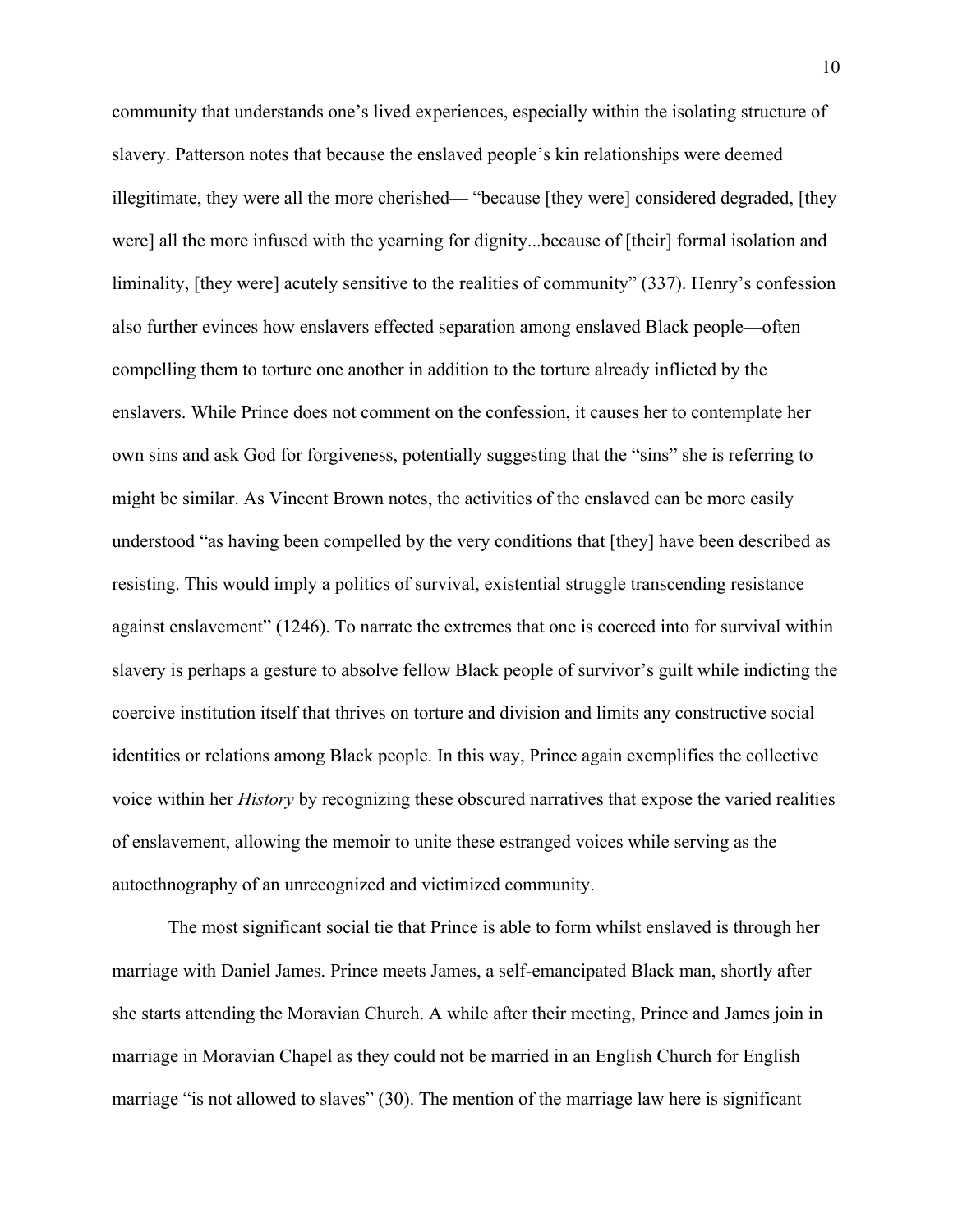because we again find that the separation among enslaved people is strategic and systemic, enforced through laws to deny enslaved Black people any social recognition or connection, which, in turn, keeps them tethered to their enslavers as property. As Morgan notes, "the inability to protect private life—whether understood as the most intimate space of sexuality and corporeal integrity or as the more communal spaces of cultural practices—is indeed the hallmark of enslavement and enslavability" where the desocialized body is rendered as private property (233). When Prince's enslaver becomes aware of her marriage, he flies into "a great rage" and asks her husband "who gave him a right to marry a slave of his?"—an absurd question meant to enforce physical and social possession of Prince (30). James tells the enslaver that as a "free man" he believed he could marry anybody, but had he known Prince wasn't permitted to marry, "he should not have asked her" (30). James, in many ways rightfully so, potentially believes his autonomy, as a Black person with free legal status, would extend to his wife through the social union of marriage. The enslaver's wife, however, tells her husband to punish Prince who says: "I thought it very hard to be whipped at my time of life for getting a husband—I told her so" (30). Prince here calls into question the absurdity of the circumstance. She notes how the enslaver's wife says she won't allow James on the premises at which point Prince realizes that the wife is "fearful" that Prince "should lose her time" in order to do things for her husband (30). The idea resurfaces when the wife later asks Prince "who had put freedom into [her] head" and Prince answers: "To be free is very sweet" (31). The "who" is very telling as isolation is essentially meant to ensure the absence of influence, understanding, or encouragement in the lives of the enslaved. The question substantiates that slavery is perpetuated through social and cultural death to prevent mutual recognition of personhood and lived experiences and thus each time Prince recognizes her own or someone else's struggle for claiming their personhood, she resists the pervasive impositions of social death upon her community.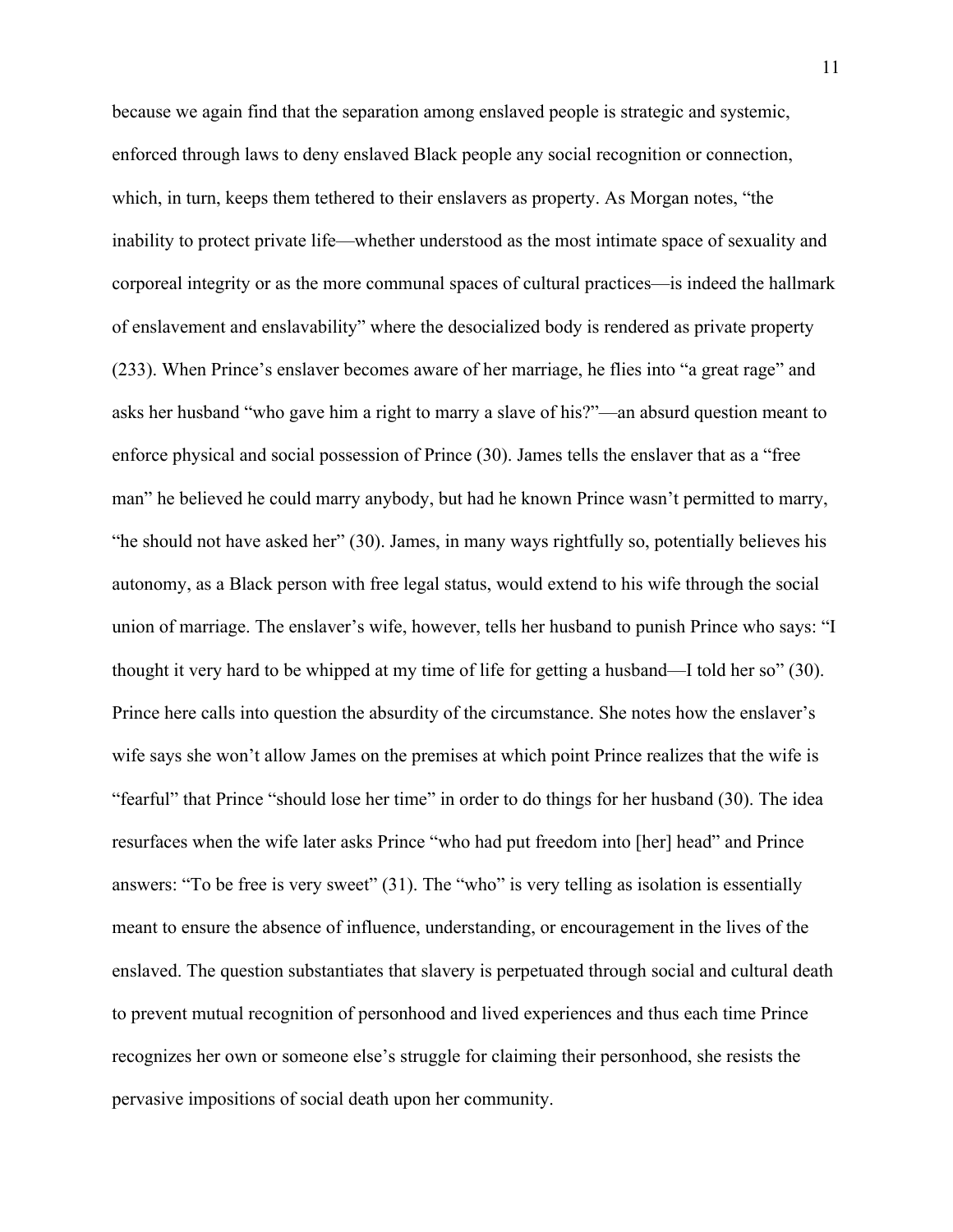Prince's authorial resistance to the forces of social death rematerializes towards the end of the memoir where she solidifies the collective voice, speaking with and for the enslaved. Prince asks: "how can slaves be happy when they have the halter round their neck and the whip upon their back? and are disgraced and thought of no more than beasts? –and are separated from their mothers, and husbands, and children, and sisters, just as cattle are sold and separated?" (37). Of course, separation is an exacerbation—an extension of the misery that is inherent to the oppression of Black individuals and the statement becomes all the more telling as Prince speaks from the position of an exile who hopes to return home to her husband. Prince ends the memoir by incorporating her personal experience of slavery to effect solidarity, sharing her agency once more, saying: "I have been a slave myself—I know what slaves feel—I can tell by myself what other slaves feel, and by what they have told me" (38). Again, by using the term "slave" selfreferentially, Prince emphasises the injustices of enslavement—physical and emotional torture, familial separation and estrangement, and loss of culture—embedded within that word, thereby dismantling and disempowering the term by exposing its true impositions. The "I" in Prince's statement is exclusionary towards white colonists—Prince's authority relays "an expectation that the subject under discussion is foreign to her audience"—revealing their inability to grasp the gravity of suffering inflicted by the system with which they are all complicit (Nwankwo 167). Whereas the echo of the community within the "I" rebels against dominant discourses and ethnographies that perpetuate lies and ignorance to coerce Black people into racialized identities and bind them to the institution of enslavement.

Prince's memoir is an unconventional autobiography—it is thirty-eight pages of testimonies and documented accounts of abuse, longing and struggle for kinship, and reprisal and resistance against the circumstances that compelled its conception. It is true that the narrative itself was potentially susceptible to filtration as Prince narrated *The History of Mary Prince* to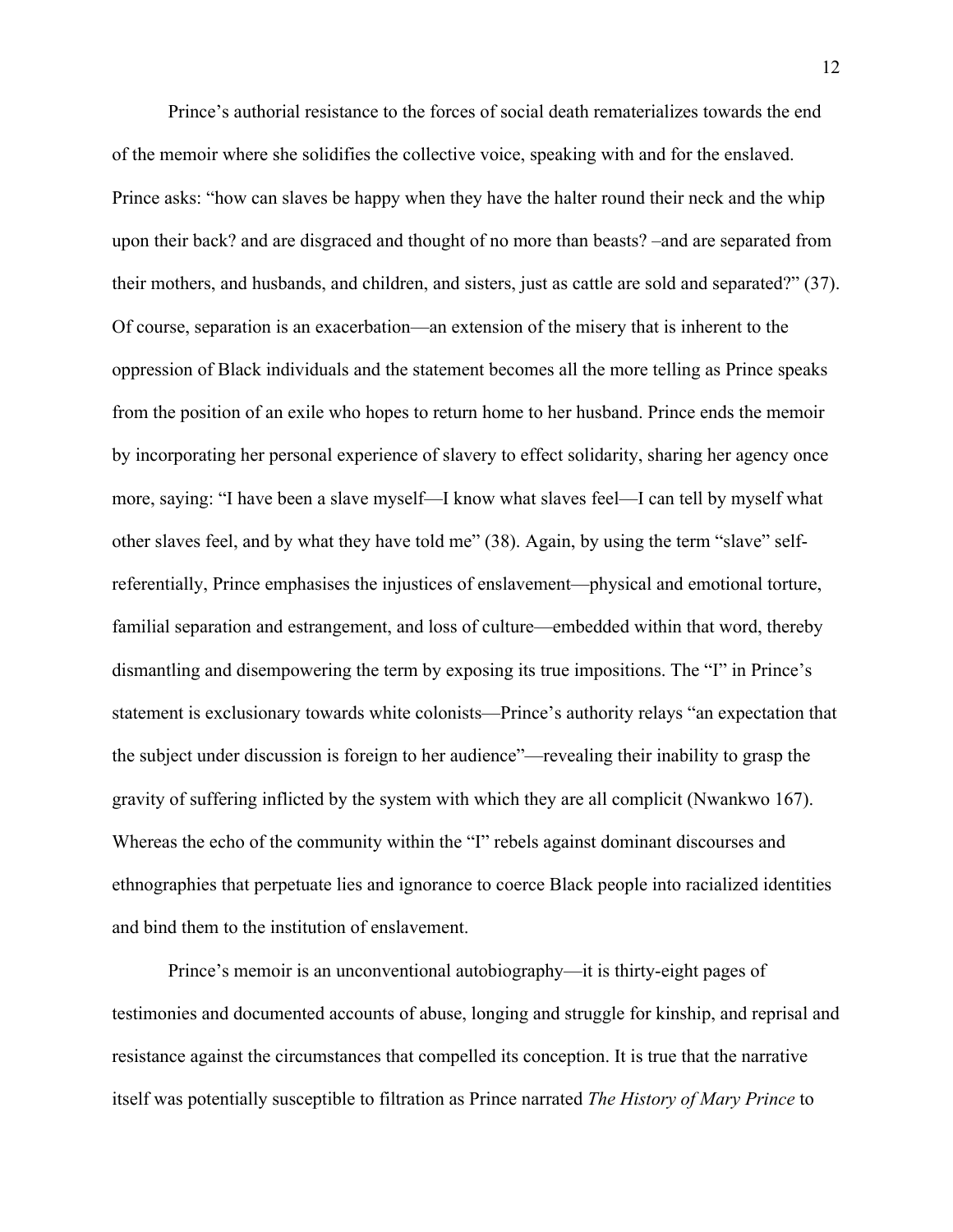Susanna Strickland, a friend of Anti-Slavery Society Secretary Thomas Pringle who edited the memoir. It is possible that Pringle edited Prince's voice with his own purposes in mind, which supposedly leaned more towards amelioration rather than anti-imperialism and emancipation. Nevertheless, the sense of community, the collective voice vehemently indicting the institution of slavery and calling for emancipation, and the space of remembrance present in the memoir could have only been wrought by Prince herself as someone who shares, understands, and embodies the condition of enslavement—her authorial voice is politically potent because she is deeply embedded in the community she is articulating. Against the estrangement and racialization effected by enslavement and against the editorialization, Prince still manages to speak her and other people's truth, creating an inclusionary socio-political space of shared affinities, understood lived experiences, and reclaimed histories.